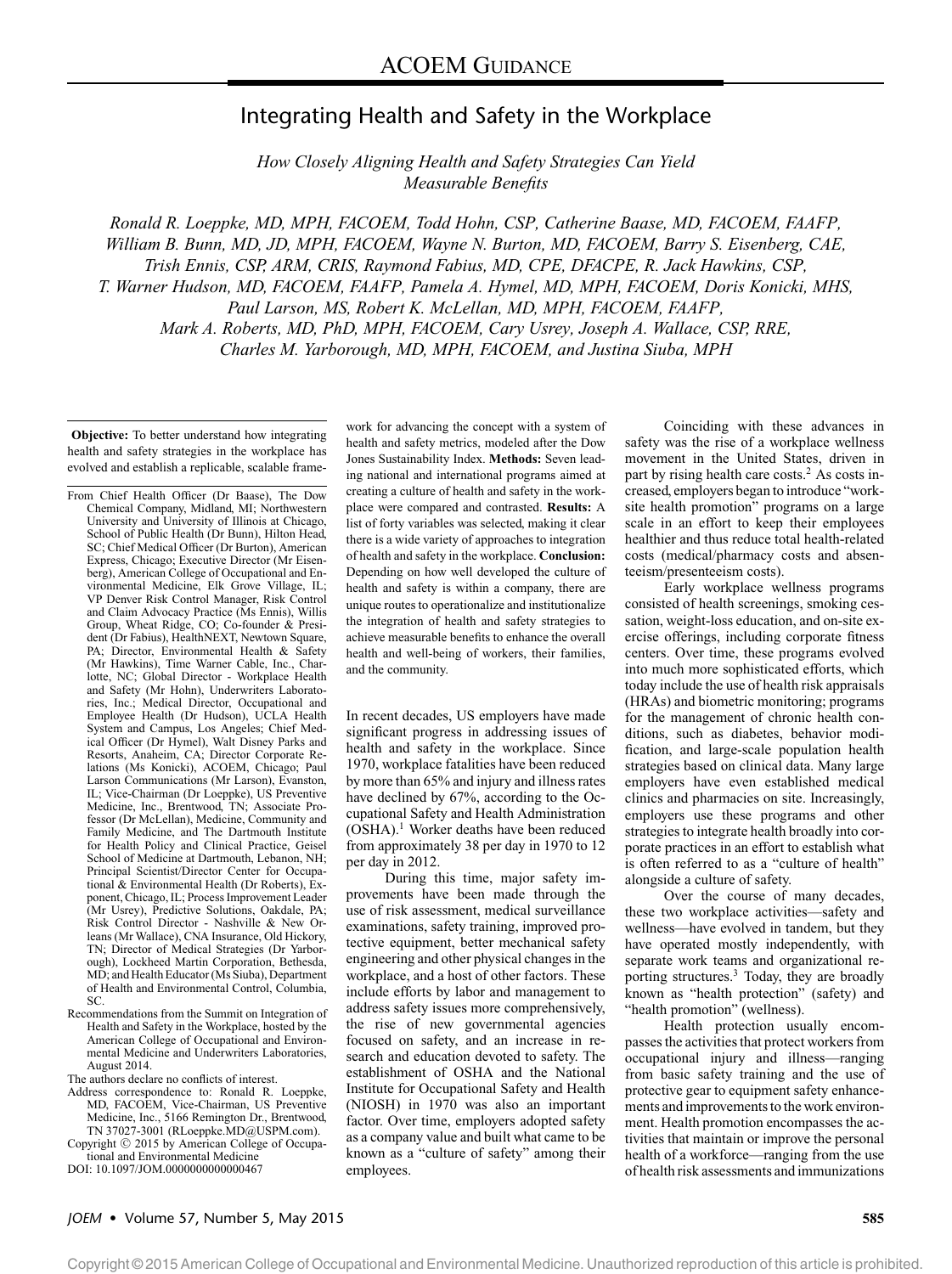to chronic-disease and catastrophic-illness management. The professionals who work within these activity centers include everything from safety engineers and industrial hygienists to occupational health nurses and physicians trained in Occupational and Environmental Medicine and preventive medicine, and they may be housed in various clinical and operational centers in or near workplaces, from occupational health to human resources or benefits administration.

In recent years, employers and others in the occupational health community have begun to view the traditionally separated "silos" of health promotion and health protection—or, put more simply, health and safety—in a new light, recognizing that their positive impact in the workplace could be magnified by more effectively aligning the strategies that guide them.

A growing number of initiatives and studies, in fact, are embracing the idea that establishing a true culture of health in the workplace is *dependent* on the integration of health protection and health promotion strategies. Leading experts in both the health and safety professional communities are building programs around the concept that health activities impact safety and safety activities impact health.

In a 2011 paper titled *Workplace Health Protection and Promotion: A New Pathway for a Healthier—and Safer— Workforce*, Hymel, Loeppke, Baase, et al described the integration of health protection and health promotion as a continuum, in which "health promotion interventions contribute dynamically to improved personal safety in addition to enhancing personal health, while occupational safety interventions contribute dynamically to improved personal health in addition to enhancing personal safety . . . The two factors, personal health and personal safety—each essential to a productive worker and to a productive workplace—are effectively combined in a symbiotic way that increases their impact on overall health and productivity. The whole becomes greater than the sum of its parts."4(p695)

Supporters of the health and safety continuum concept are increasing, and various integration projects, initiatives, or studies are either under way or in development at organizations such as the American College of Occupational and Environmental Medicine (ACOEM), Underwriters Laboratories (UL), the American Society of Safety Engineers, the American Industrial Hygiene Association, the Centers for Disease Control and Prevention, and the NIOSH, as well as at leading employers, such as The Dow Chemical Company, American Express and Navistar, and at academic centers, such as Dartmouth-Hitchcock and the University of California at Los Angeles. Diverse professional voices

within these communities—ranging from industrial hygienists and safety engineers to occupational health physicians, nurses, and other practitioners of Occupational and Environmental Medicine—are seeking new ways to work together and leverage their various best practices and long-established health and safety guidelines.

In the years since the publication of *Workplace Health Protection and Promotion: A New Pathway for a Healthier—and Safer— Workforce*, the chorus of voices advancing health and safety integration has certainly grown, but the number of employers actively exploring this concept remains small. Although employers have made great strides in creating separate cultures of health and safety in the United States, only a few innovative employers have led the way and demonstrated that health and safety can be more powerful if integrated.

### **THE INTEGRATED HEALTH AND SAFETY SUMMIT**

In an effort to better understand how the environment for integrating health and safety in the workplace has changed over the last several years and to seek new ways of advancing the concept, ACOEM and UL hosted a summit meeting during the summer of 2014 that comprised experts from corporate, governmental, not-for-profit, educational, and research organizations.

Over the course of 2 days, the 21 member group identified several key factors that, if addressed, could help create a more favorable environment for advancing the principles of health and safety integration in the United States:

- *Determining why health and safety integration is important and how it should be defined*: A clearer demonstration of the value proposition for health and safety integration is needed, along with a better definition of the components that make up integrated health and safety (IHS) programs.
- *Formulating what should be measured to evaluate the impact of IHS programs*: A set of key metrics is needed, which could be used to measure the effectiveness of IHS strategies and programs and determine their value for employers, investors, and policymakers, along with the development of a health and safety index that could rate a company's performance in integrating programs.
- *Describing how employers can systematically develop and implement IHS programs*: A set of practical, scalable, comprehensive guidelines is needed for employers—and specifically, for their health and safety teams—offering step-bystep advice on how to integrate strategic health and safety programs across operational silos.

This white paper addresses each of these needs, offering a standardized definition and set of components that should be considered a part of IHS programming, a new measurement tool for integration, based in part on the concept of the well-known Dow Jones Sustainability Index (DJSI), and a basic how to framework for employer teams seeking to better align health and safety strategies across silos and better integrate their health and safety functions.

Taken together, these activities comprise a new way of approaching health protection and health promotion in the workplace, which can be called "Integrated Health and Safety" (IHS). This view uses the term "health" very generally to define various employer health-promotion and occupational medicine activities, just as it uses "safety" very generally to define various employer health-protection activities. The key point is that typical workplaces deploy diverse health and safety initiatives—each of which must be integrated as part of a continuum of well-being for their full potential to be achieved.

It is important to note in this discussion that the concept of IHS is*inclusive* of occupational health and safety, but not limited to it. The concept is overarching, encompassing traditional occupational health and safety elements, while expanding their impact through synergy—to a wider spectrum of personal and population health outcomes. A workplace with a single, cross-divisional IHS strategy can magnify the effectiveness of its programs dramatically.

At the societal level, the impact of this new way of approaching workplace health and safety is profound. As the United States and the rest of the world face the rising burden of costs associated with chronic disease and poor health, numerous studies suggest that *comprehensive* intervention strategies will be required. Evidence confirms that standalone, nonintegrated efforts to address these issues will not succeed. $5$  Cross-discipline and cross-sector initiatives—including the integration of health interventions in a way that links the community (public health), the home (primary care), and the workplace (occupational health and safety)—hold the most promise for success in addressing our growing global health issues. To effectively address our large-scale health issues in the United States and the world, the gatekeepers of health in each sector—the community, the home, and the workplace—must work together in new ways.

The widespread adoption of an IHS model in the workplace would ensure that this vital sector—impacting the health of more than 130 million Americans—is well-aligned and prepared as the transition to cross-sector health intervention strategies begins to take hold in the United States and globally.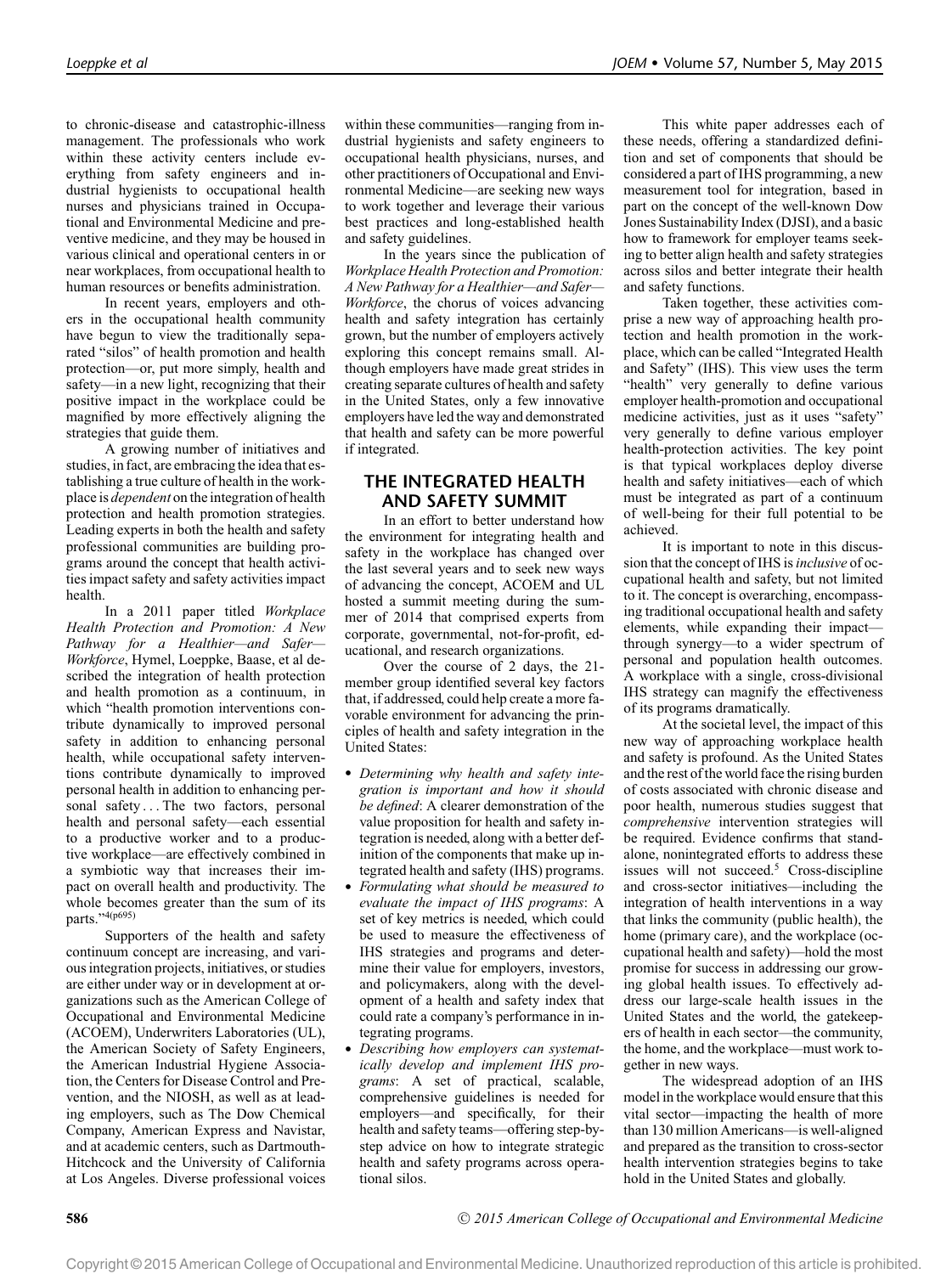### **DEFINING "INTEGRATION": A LOOK AT VARIOUS HEALTH AND SAFETY APPROACHES IN THE WORKPLACE**

In *Workplace Health Protection and Promotion: A New Pathway for a Healthier and Safer—Workforce*, Hymel et al defined workplace health protection and promotion as "the strategic and systematic integration of distinct environmental, health and safety policies and programs into a continuum of activities that enhances the overall health and well-being of the workforce and prevents work-related injuries and illnesses."4(p695) The National Institute for Occupational Safety and Health, which recently launched its Total Worker Health initiative in an effort to encourage wider integration of health and safety in the workplace, defines what it calls "total worker health" as "a strategy integrating occupational safety and health protection with health promotion to prevent worker injury and illness and to advance health and well-being." Other leaders in the integration movement, including the Live Well/Work Well program at Dartmouth-Hitchcock and the WorkStrong program at the University of California at Los Angeles, do not offer definitions per se but list key principles that must be in place for integration to yield benefits, ranging from the integration of primary care, disease management, and program sustainability to teamwork and management accountability.

In seeking a better understanding of the elements and definitions most commonly found in IHS programming, participants in the 2014 ACOEM/UL summit meeting compared and contrasted seven leading national and international guidelines that are aimed at creating a culture of health in the workplace by focusing on health and safety together across operational divisions. These guidelines were chosen among many existing approaches because they exemplify tactics for improving workforce health that put a pointed emphasis on integration and offer both health and safety components. By comparing and contrasting them, a broad overview of current trends and best practices can be established. This, in turn, can help identify additional components that may be needed to achieve the goal of widespread adoption of health and safety integration.

Guidelines compared and contrasted included:

- *SafeWell* from the Harvard University School of Public Health
- *The Whole Worker* from the Commission on Health and Safety and Workers' Compensation (CHSWC)
- - *The Integrated Employee Health model* from the National Space and Aeronautics Administration (NASA)
- *The Healthy Workplace Participatory Program* from the Center for Promotion and Health in the New England Workplace (CPH-NEW)
- *Let's Get Started* from NIOSH's Total Worker Health program
- **Healthy Workplaces from the World Health** Organization (WHO)
- - *Managing Stress*from the European Union (EU) Agency for Safety and Health

Components in all of these guidelines are aimed at addressing both health and safety in the workplace, but each approaches the task with different tools, different levels of emphasis, and somewhat different workplace audiences in mind. Through a process of comparing and contrasting these seven guidelines, summit participants were able to create a list of 40 variables representing a range of components that are typically found in IHS programming. Each variable was rated by the level of emphasis placed on it in the overall mix of best practices offered by each of the guidelines to determine trends (see sample checklists in Appendix 1).

By comparing and contrasting the 40 variables identified in these guidelines, it becomes clear that there are a wide variety of approaches to integration of health and safety in the workplace today. For example, advice on employee engagement is commonly offered in all of the leading integration guidelines, but only three of the five offer strategies for obtaining senior leadership support for integration efforts, and these vary in emphasis. Although all of the guidelines offer strategies for program evaluation, only one puts a strong emphasis on data management as a strategic element. Guidelines also vary in the extent to which scientific evidence is cited for their recommendations.

A review of the guidelines also suggests that while many share common elements aimed at guiding employers toward the integrated use of both health and safety programs in the workplace, specific strategies aimed at helping employers unify strategies across organizational silos and bring disparate teams together operationally for more effective integration are lacking. Moreover, a comprehensive and universally applicable system of metrics that could be used to gauge the effectiveness of such programs is not evident. Although the importance of measurement is discussed in various guidelines and suggestions for measurement are offered, none provides an overarching, integrated measurement system. Also absent is a measurement approach that could translate health and safety metrics into business value—that is, a way of consistently demonstrating how health and safety programs impact an organization's performance, productivity, and marketplace success.

Participants in the ACOEM/UL sum-

mit concluded that these activities strategies for better aligning and integrating health and safety efforts across operational activity centers and a universally applicable system of health and safety metrics—are the two components most often missing from guidelines in use today. Both components are crucial for the creation of a sustainable culture of health in the workplace. The absence of these two components may keep employers from taking their health and safety programs to the next level of effectiveness and may be part of the reason more employers have not adopted culture-of-health initiatives. A nextgeneration definition of integrated health protection and promotion, then, would build on earlier definitions and add the crucial elements of universal measurement and alignment of strategies across silos to create *IHS*, which could be defined this way:

*Integrated Health and Safety* is the strategic and systematic integration of distinct health and safety programs and policies into a continuum of organizational, personal, occupational, community, and environmental activities that are replicable, measurable, and integrated across institutional silos, enhancing the overall health and well-being of workers and their families and preventing workrelated injuries and illnesses.

This is certainly not the only definition that can be applied in an environment that is brimming with integrated concepts, ranging from NIOSH's Total Worker Health initiative to the WHO's Healthy Workplaces guidelines. But it does begin to place a new emphasis on building health and safety strategies that are specifically designed for alignment across operational silos in the workplace. Summit participants—representing diverse professional backgrounds and experience in health and safety—agreed that one of the most pressing needs in the workplace is the "how to" of IHS—tools and metrics to help managers who may intuitively understand the value of integration but lack the know-how to accomplish it.

What follows is a proposed framework for IHS aimed at this need—a system for consistent measurability as well as implementation of replicable, scalable integration strategies that bring together health and safety teams in the workplace. The framework begins with the foundational building block of a universally applicable metrics reporting system that measures the impact and corporate value of IHS programs in the workplace.

### **TAKING INTEGRATION TO THE NEXT LEVEL: THE NEED FOR A NEW SYSTEM OF HEALTH AND SAFETY METRICS**

Among the fastest growing disciplines within the occupational health and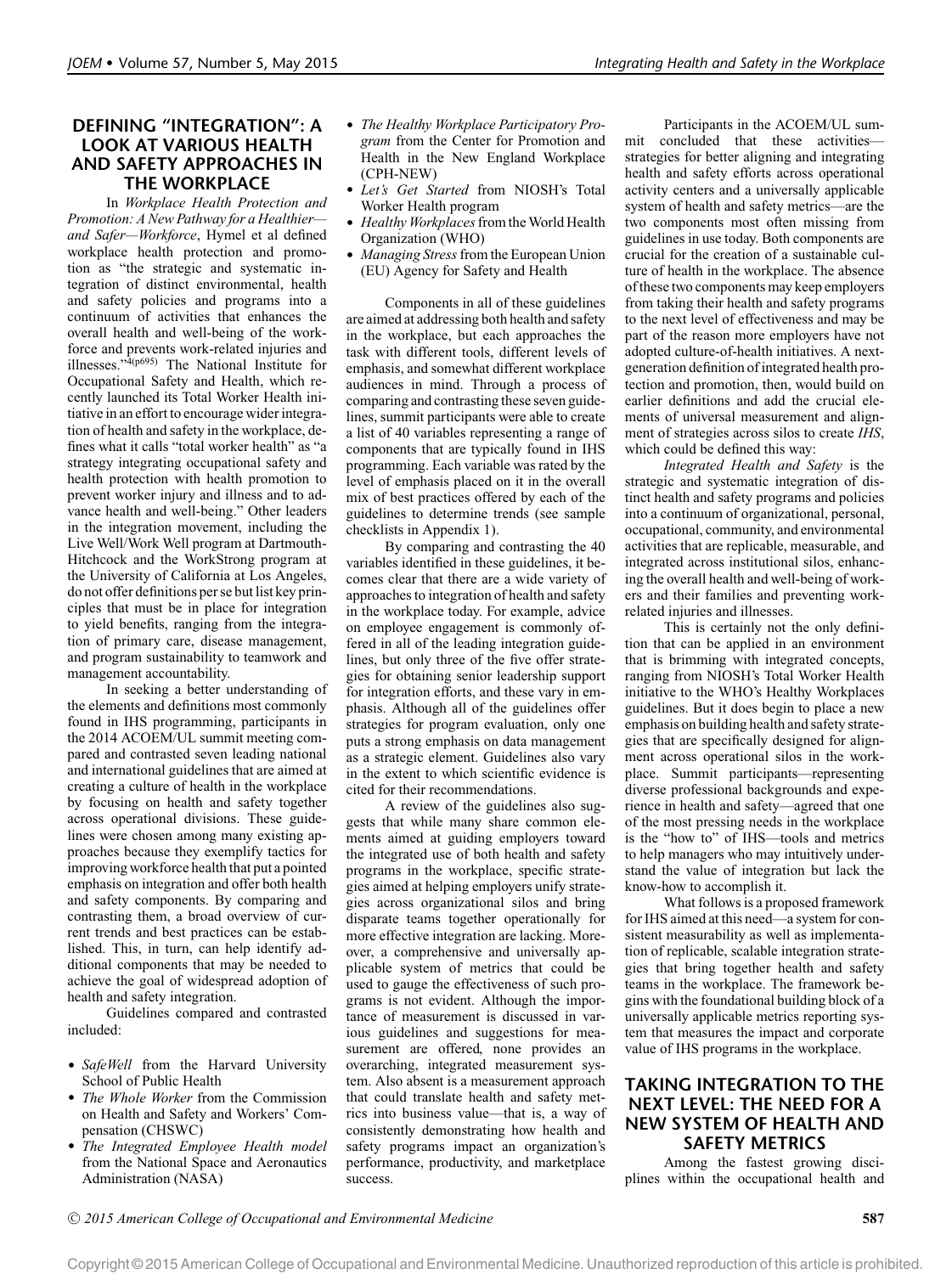safety community over the last decade has been health and productivity management, a strategic approach to workplace health and safety that focuses on identifying the total impact of employee health on business results and reducing impacts on performance and productivity costs, such as absenteeism and presenteeism, through targeted health and safety programming. A growing body of evidence supports health and productivity management's underlying concept—that focusing on the health and safety of a workforce is good business. Engaging in a comprehensive effort to promote wellness, reduce worker safety risks, and mitigate the complications of chronic illness within workplace populations can produce remarkable effects on health care costs, productivity, and performance.6

More recently, studies have begun linking worker health with the market performance of the companies that employ them. In 2013, for example, a study published in the *Journal of Occupational and Environmental Medicine (JOEM)* tracked the stock market performance of publicly traded companies with strong health, safety, and environmental programs. Using simulation and past market performance, a theoretical initial \$10,000 investment in these publicly traded companies over a 13- to 15-year span was shown by Fabius et al<sup>7</sup> to outperform the Standard & Poor's 500. Although correlation is not the same as causation, the results of the Standard & Poor's 500 study consistently suggest that companies focusing on the health and safety of their workforce can yield greater value for their investors—including competitive advantage in the market.

The rise of interest in health and safety measures as indicators of corporate value is gaining traction among thought leaders, who believe that a universal system of health and safety metrics reporting could emerge as a new standard of valuation, much as social and environmental sustainability emerged as corporate indicators via the DJSI in the late 1990s.

In August 2014, the Vitality Institute, a global research organization focusing on workplace health, published *Integrating Health Metrics into Health Reporting*, a concept paper advancing the idea of public reporting of workforce health measures as a means of gauging corporate performance and better informing the investment community. In making the case for establishment of universal health and safety metrics, Tryon et al<sup>8</sup> noted that such a system could help US employers overcome many of the barriers that keep them from achieving a more widespread culture of health in the workplace. The integration of health metrics into corporate reporting, they noted, "builds leadership and advocacy both within organizations and outside organizations to highlight the impor-

tance of prevention within businesses as a national strategic imperative."8

Institutionalizing health and safety metrics reporting has the potential to set various corporate and financial dynamics in motion that would push workplace IHS programming into the mainstream of business strategy, according to the authors:

"It also enables investors and other key stakeholders to consider the health of employees within a business as a critical data point for investment decision making, due to the dual impact of health on a business (ethical and financial). This latter effect in turn places increased pressure on businesses to consider it as a critical component of business strategy. Finally, it also enables organizations to measure, manage and benchmark the health of their workforce as a strategic asset to the business."8

Other organizations are exploring similar ideas internationally. In South Africa, for example, financial services company Discovery is partnering with the University of Cambridge and RAND Europe to assess worker health in South African companies using a "Healthy Company Index." The index, which was launched in 2011, measures the impact of chronic disease and health and safety programming on South African companies and provides a system for them to measure the health status of their employees. A study of the index by the University of Cambridge and RAND Europe is underway.<sup>9</sup>

### **USING THE DOW JONES SUSTAINABILITY INDICES AS A MODEL FOR HEALTH AND SAFETY MEASUREMENT**

The DJSIs were launched in 1999 as the first-ever set of global sustainability benchmarks, measuring the economic, social, and environmental impacts of corporate activities. Proponents of sustainability reporting argued that transparent, public reporting of these impacts was essential to maintain a sustainable global economy. Today, the DJSI is composed of eight regional indices that include best-in-class organizations—those that adhere to a robust set of standards for economic, social, and environmental best practices.

After 15 years, the DJSI is globally recognized by investors as the leading standard for corporate sustainability, tracking the performance of the world's leading companies, and they have had a substantial impact in terms of changing organizational behavior and corporate culture. Organizations must continually refresh their sustainability initiatives to be added—or to maintain their current position—on one of the in-

dices. Many companies around the world include achieving a listing in the DJSI as a corporate goal because it provides public validation of their long-term management strategies and increases their attractiveness to investors. There is what DJSI administrators call "vibrant competition among companies for index membership."10

Taking into account the global success and impact of the DJSI, and increasing discussions among workplace health experts about the need for standardized, public metrics reporting of health and safety data, participants at the ACOEM/UL summit meeting in 2014 posed two questions—Could a consistent, replicable, public metrics reporting system similar to DJSI be created to assess the business value of health and safety for investors?Would creation of such a system help propel faster establishment of a true culture of IHS in the workplace—just as the DJSI led to greater corporate adoption of economic, social, and environmental sustainability programs in the late 1990s?

As a first step in addressing these questions, summit participants identified emerging health and safety assessment tools, including the *Business in the Community Public Reporting Guidelines*, the *Global Safety and Health Sustainability Index* of the Center for Safety and Health Sustainability, ACOEM's Corporate Health Achievement Award (CHAA) Self-Assessment tool, assessment programs from the Health Enhancement Research Organization and the Centers for Disease Control and Prevention, and assessment principles laid out by the Vitality Institute in *Integrating Health Metrics into Health Reporting.* Assessment and metrics recommendations provided in the seven health and safety guidelines identified by summit participants were also reviewed (Harvard's *SafeWell*, CHSWC's *Whole Worker*, NASA's*Integrated Employee Health Model*, CPH-NEW's *Healthy Workplace Participatory Program*, the WHO's *Healthy Workplaces*, EU Agency for Safety and Health's *Managing Stress*, and NIOSH's *Total Worker Health*).

Participants agreed that any proposed health and safety metrics reporting system would need to utilize worker health and safety information that is either readily available to organizations or that could be gathered without imposing hurdles or burdensome requirements. The system would need to include safeguards for protecting privacy of some forms of health data and would need to be constructed in a way that credibly translated health and safety information into values that would resonate with the investment community. They also agreed that an eventual metrics scoring system would need to include a strong degree of flexibility so that it could be adapted for use by diverse organizations.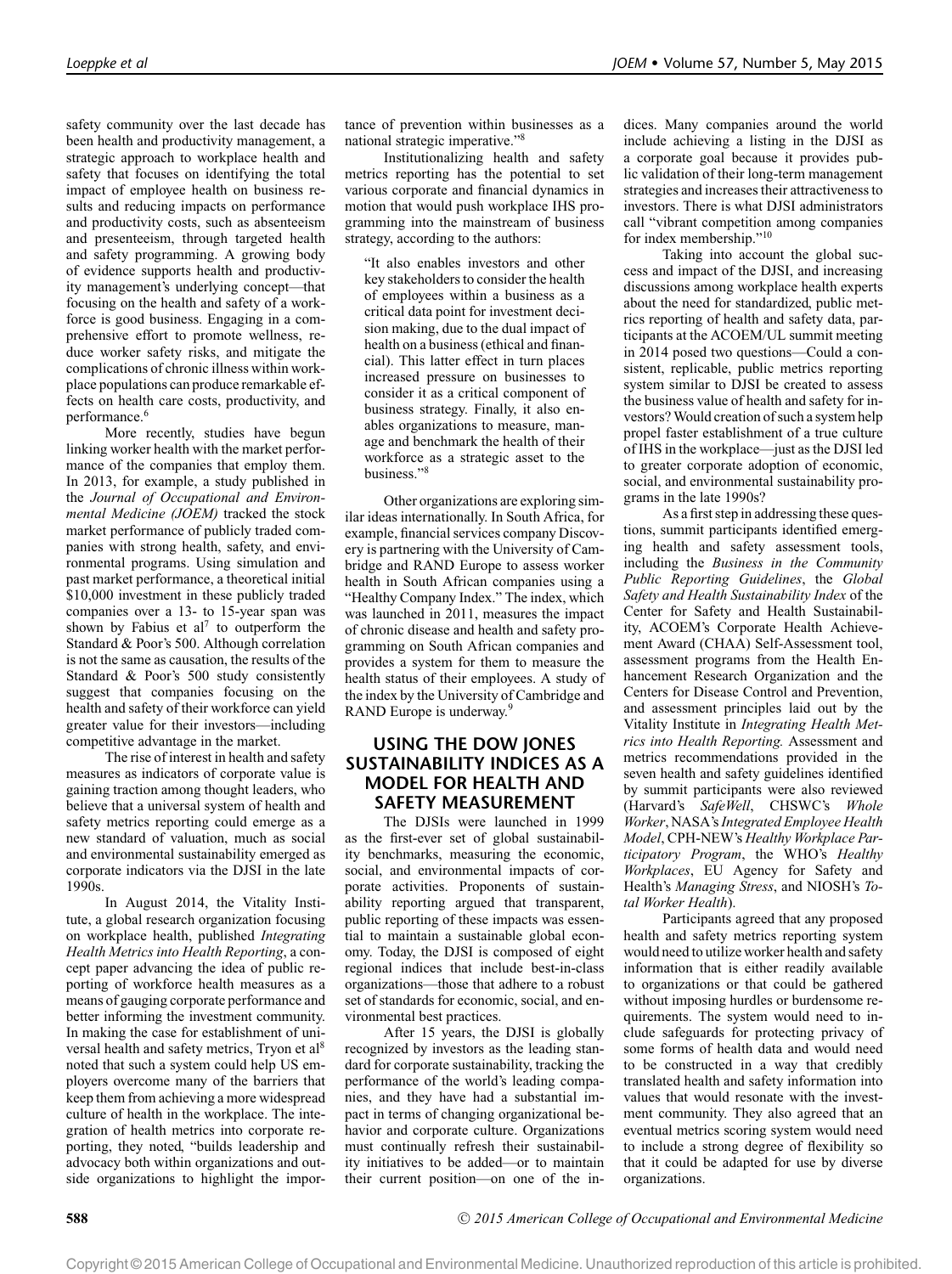After close review of the principles of corporate public reporting generally, and the specific reporting framework of the DJSI, participants concluded that a new health and safety reporting system would be most feasibly constructed in parallel to the DJSI, as a complementary system utilizing the DJSI's three well-established dimensions of sustainability (economic, social, and environmental). The resulting IHS *Index* (Fig. 1) would yield values similar to and consistent with the DJSI framework. Organizations qualifying for inclusion in the IHS Index would be required to meet robust health and safety requirements in each of the three major dimensions.

A wide range of categories would need to be fulfilled in each of the dimensions; for example, to fulfill the economic dimension, companies would be asked to demonstrate ongoing financial support for comprehensive IHS programming, including showing that they adequately fund program budgetlines for health and safety programs, that sufficient training is provided for these programs, that well-defined benchmarks for performance outcomes are in place, and that employees are making progress in meeting such outcomes. More generally, they would need to demonstrate the broad economic benefit to society that derives from investment in the health of their employees and the communities in which they do business.

As a part of their commitment to the environmental dimension, companies would be required to show organization-wide responsiveness to a well-defined set of environmental metrics, including reporting their rates of occupational and environmental illnesses and injuries over time (with evidence of actions taken to improve results), showing evidence of strict adherence to procedures for follow-up and response to environmental hazards, and reporting of relevant environmental inspections by regulatory agencies.

As a part of their commitment to the social dimension, companies would be required to demonstrate adherence to diverse activities aimed at ensuring engagement of IHS strategies with employees, ranging from establishing and maintaining health and safety education programs and wellcommunicated population-health strategies to providing evidence of extending equal access to benefits, the reduction of disparities among employees in health and safety outcomes, and being a good corporate citizen of the community—including participation in community-wide health, safety, and environmental programs.

Following the blueprint for reporting established by the DJSI, public reporting by companies would be extensive and would respond to a very robust set of requirements in each of the three dimensions. To achieve recognition on the DJSI, a company assessment must be completed that includes a set of more than 100 questions; the informationsharing process that would lead to inclusion in an IHS Index would be similarly thorough.

### **BUILDING THE INTEGRATED HEALTH AND SAFETY INDEX: CORE COMPONENTS**

In their review of emerging health and safety assessment tools that could be used to help construct an IHS Index, summit participants concluded that ACOEM's CHAA program offered the best currently existing platform for adaptation and they created a conceptual model that could build on the CHAA's 1000-point assessment scale. Launched in 1996, the CHAA recognizes organizations with exemplary health, safety, and environmental programs. Participating organizations submit a comprehensive application about their programs and undergo a rigorous review by an expert panel to assess four key categories—Leadership and Management, Healthy Workers, Healthy Environment, and Healthy Organization. Since its establishment, awards have been given to or-

ganizations in diverse sectors, from publicly traded corporations to federal agencies.<sup>11</sup>

The CHAA's assessment scale measures a broad variety of standards for what it terms "healthy workplaces"—that is, each applicant's specific occupational and environmental health and safety programs, its overall company culture and organizational profile, and its governance. Applications are generally completed by a cross-organizational representation of professionals who are familiar with the applicant organization's health, safety, and environmental programs, as well as its overall management. Applicants use the CHAA's Self-Assessment tool, which helps them complete a comprehensive review of their organization's programs and practices.

An independent panel of trained examiners then reviews each application submitted. Examiners look for evidence of comprehensive and innovative health and safety programs with measureable results. In addition to looking for comprehensive programs, the examiners seek to understand how the programs are deployed across the organization and how they promote the health and safety of the organization's employees. Points are awarded for each of 17 standards, grouped within the CHAA's four categories. Each organization is judged independently on the basis of its achievements in terms of programs, outcome measures, and organizational trends.

Following the ACOEM/UL summit, a team of participants constructed a firstgeneration IHS Index that could extend the basic methodology of the CHAA Self-Assessment tool to achieve a new universal standard of health and safety reporting. The new index is scheduled to be formally launched and available on-line as a part of the CHAA award-application process in early 2015, thus providing a viable testing ground for the new IHS Index concept.

The scoring methodology of the proposed IHS Index will be based on the same



**FIGURE 1.** Integrated Health and Safety Index.

-<sup>C</sup> *2015 American College of Occupational and Environmental Medicine* **589**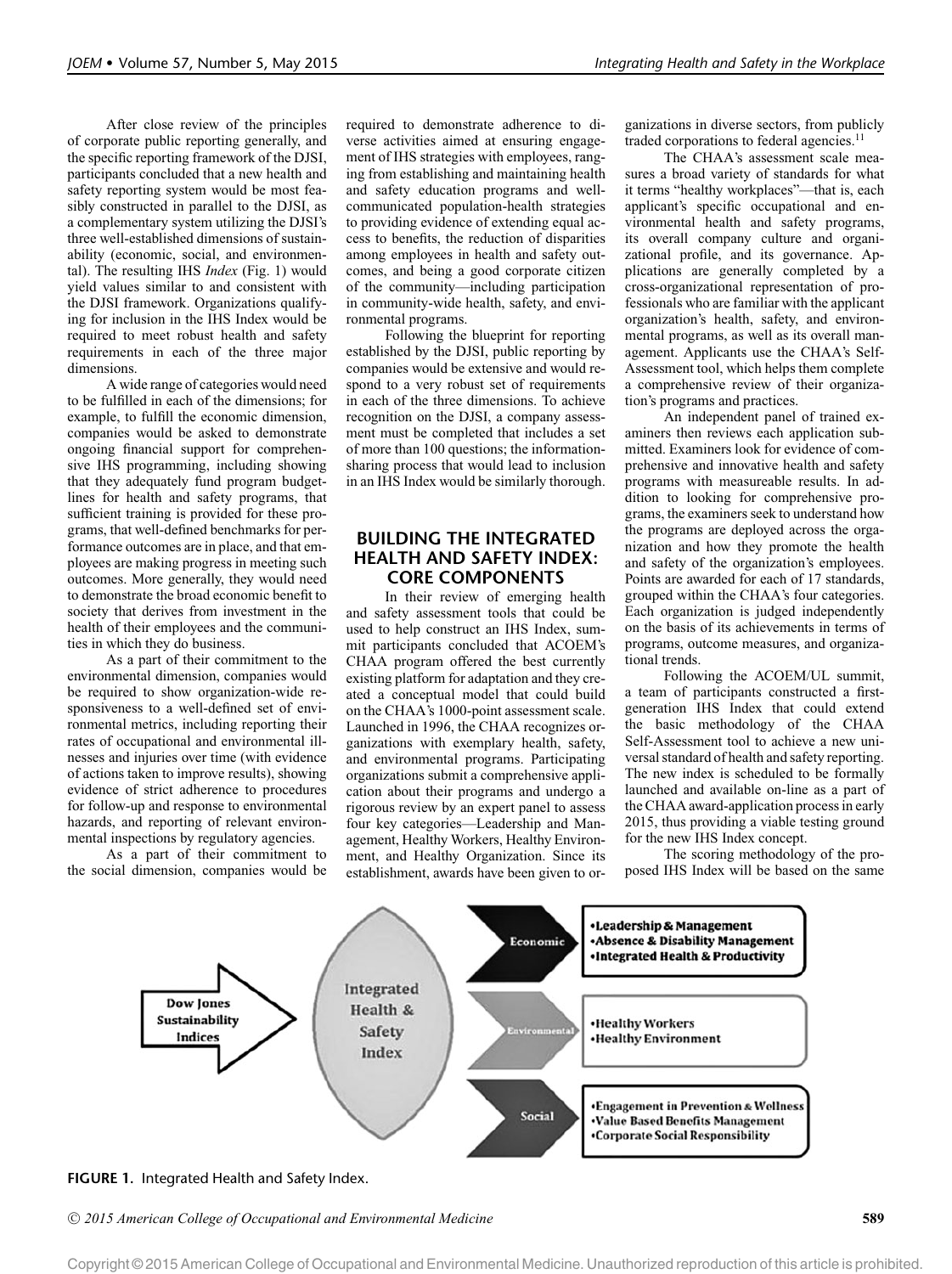principles that examiners use when reviewing CHAA applications. The CHAA's four categories were carefully reviewed by the ACOEM/UL development team and consolidated to parallel the three dimensions utilized by the DJSI—economic, environmental, and social—with elements from each of the four original CHAA categories placed in an appropriate DJSI dimension (Fig. 2). By paralleling the three dimensions of the DJSI, the IHS Index will provide a framework for assessment that will be familiar to both the employer and investment community, thus facilitating participation.

The CHAA's 1000-point scale will be retained in the proposed Health and Safety Index. Organizations participating in the CHAA will earn points and be judged on their adherence to robust standards and metrics in each of the three main dimensions economic, environmental, and social.

### **STANDARDS AND METRICS FOR AN INTEGRATED HEALTH AND SAFETY INDEX**

The proposed IHS Index will include comprehensive standards that can be applied to any organization, whether small, medium, or large. Examples of the kinds of standards that would be expected of organizations measuring their performance against the index are included below.

In addition to a comprehensive set of standards, the IHS Index will include a carefully calibrated set of metrics, included below, which will be used to help organizations arrive at a consistent measurement of their performance in terms of health and safety integration. Metrics would be included for each of the main dimensions of the IHS Index economic, environmental, and social.

Each of the categories within the three dimensions in the IHS Index will include a geometric scoring process that assigns cumulative value using four measures—the extent

to which health and safety programs exist within the category (worth 0% to 30%), how well these programs are deployed (worth 31% to 50%), the extent to which measurement of these programs shows positive trends for the company (worth 51% to 70%), and the extent to which the company tracks performance of these programs and makes improvements to them (worth 71% to 100%). A company that scored the maximum in each category would achieve 100% value.

#### **Economic Dimension**

- Examples of Standards for Leadership and Management
- Organizational support and commitment to health, safety, and environmental programs and to the health, productivity, and safety of the workforce is strongly demonstrated.
- Management provides appropriate resources for IHS, encouraging innovation and positive change.
- Integrated health and safety programs are well aligned with pertinent regulations, guidelines and best practices measurable goals for key IHS programs are defined and incorporated into performance reviews, and members of health and safety teams work collaboratively and have input into decision-making process related to health, safety, and environmental issues.
- Examples of Standards for Absence and Disability Management
- Disability management identifies individuals and worker populations who are at increased risk of poor performance because of health issues and finds positive means to enhance health and productivity in the workforce.
- Illness conditions that render work unsafe and require job accommodations are closely evaluated and the workplace is used for rehabilitating workers.



**FIGURE 2.** CHAA categories that parallel the DJSI dimension.

- Return-to-work programs are effectively utilized and measured.
- Examples of Standards for Integrated Health and Productivity
- Integrated health and productivity management effectively measures the link between worker health and productivity and directs employer investments into interventions that improve health and organizational performance.
- Population health management is incorporated as an important component in the organization's business strategy.
- Efforts are made to quantify the total economic impact of health, including direct medical and pharmacy costs of health care as well as indirect productivity-related costs, such as absenteeism and presenteeism.

#### **Metrics**

- Workers' compensation

- Number of workers' compensation claims filed annually
- Total workers' compensation costs incurred each year—trend data minimum 3 years
- Total temporary disability days paid each year
- Absenteeism
	- *Minimal cost of absenteeism***—**1.35 days  $\times$  number of employees with given con $dition \times average$  daily wage
	- *Maximum cost of absenteeism***—**10 days × number of employees with given con- $\text{dition} \times \text{average } \text{daily wage}$
- Presenteeism
	- *Minimal cost of presenteeism***-**–17.9 days  $\times$  number of employees with given condition  $\times$  average daily wage
	- *Maximum cost of presenteeism***-**–91 days  $\times$  number of employees with given condition  $\times$  average daily wage
- $dition \times average daily wage$ <br>Percentage of senior management reviews
- Number of leader/senior manager reviews per year divided by total number in leadership position
- Turnover rate
- Number of employees leaving during the year  $\times$  100 divided by the number of employees at the start of the year

### **Environmental Dimension**

- Examples of Standards for Healthy **Workers** 
	- Occupational health and safety professionals routinely inspect and evaluate the workplace to identify potential health and safety hazards and suboptimal work practices.
	- Appropriate health evaluations are performed, and workers are fully informed of the results of each health evaluation, whether normal or if variations are detected.

<sup>C</sup> *2015 American College of Occupational and Environmental Medicine*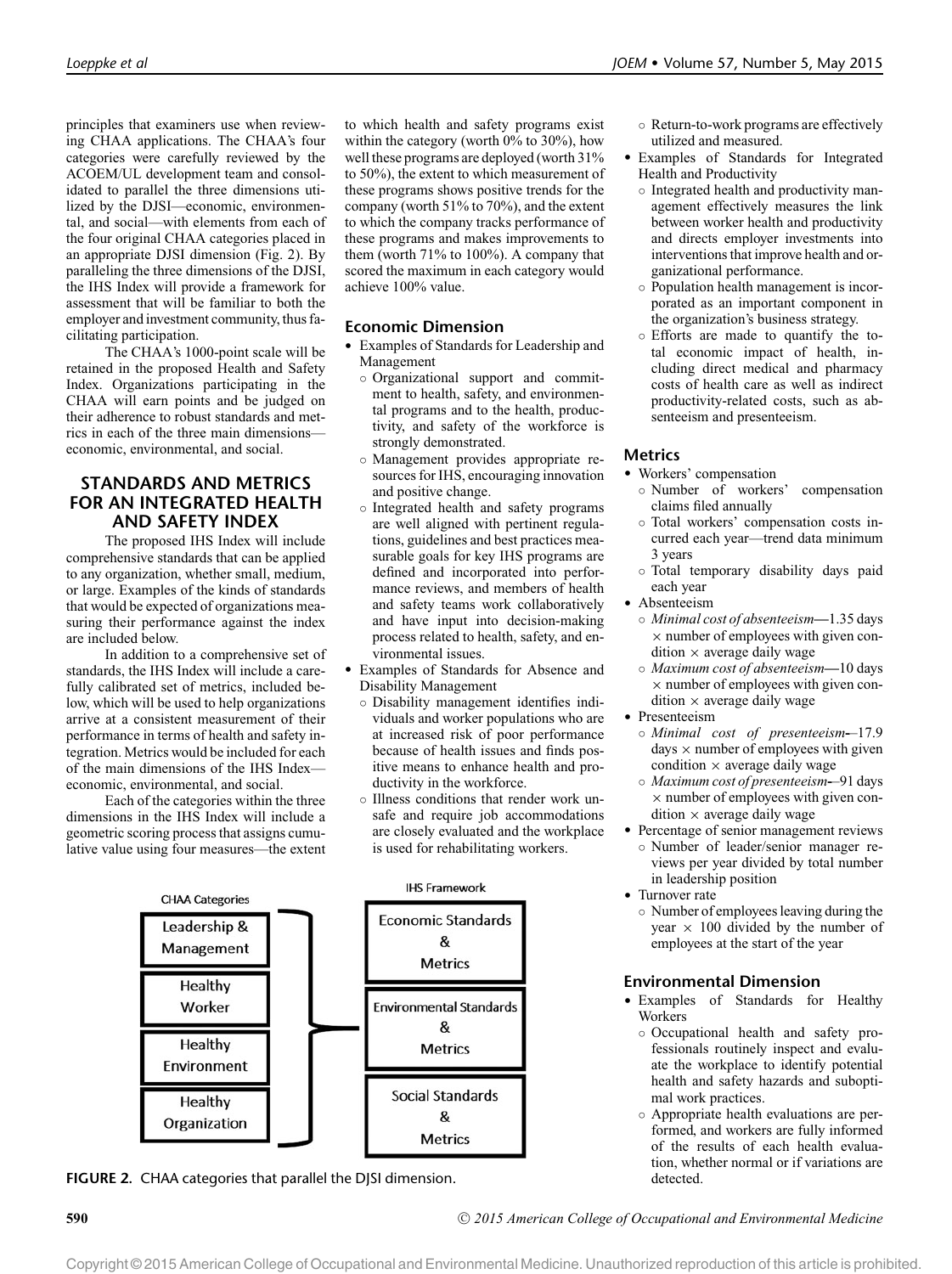- Medical surveillance programs are in place, identifying early signs of potential hazard exposure and thus protect workers; appropriate infection control procedures are used.
- Examples of Standards for Healthy Environment—*Workplace Environments*
- Health, safety, and environmental programs are in place to educate workers about potential hazards at the worksite.
- Effective communication procedures ensure that all stakeholders, both within the organization and the local community, are informed on an ongoing basis of the identities of hazardous chemicals, associated health and safety hazards, and appropriate protective measures.
- Organizational programs focus not only on workplace hazards but also the impact of emissions on the community and protection of the environment.

#### **Metrics**

- Accident/incidence rates for employees, contractors, and fleets (trend over 5 years)
	- *Frequency*: OSHA Total Recordable Incidence Rate employees and contractors—(number of OSHA recordable  $\times$  200,000/number of hours worked)
	- *Severity*: OSHA restricted duty days for employees and contractors (number of lost/restricted work days  $\times$ 200,000/number of hours worked)
	- *Severity*: OSHA lost/restricted workday case rate (number of OSHA lost/restricted workday cases 200,000/number of hours worked)
	- *Vehicle accident rate*: Vehicle accidents per year  $\times$  1,000,000 divided by total miles driven in same period
- Hazard recognition (minimum 3 years of data)
- Total number of inspections and/or audits per year to include number of correct (safe conditions) and number of adverse/at-risk (unsafe) conditions/ inspection or audit
- Total number of near miss reported/year
- Total number of observations reported/ year (safe conditions) and number of adverse/at-risk (unsafe) conditions/ observation reported
- Percentage of owned or leased work locations that have implemented an occupational safety health management system. Percentage of those locations that have been audited by an independent third party
- Participation
	- Percentage of workforce submitting observations (safe, at-risk conditions), near misses annually

tions for adverse (unsafe) conditions re-

- Hazard prevention/closure rate ◦ Percentage completion of corrective ac-

ported for inspections/audits/near miss and observations within due date

- Education and training
	- Number of hours of training/employee as percentage of objective
	- Total training days completed during year divided by average number of employees for the year
	- The percentage of employees trained prior to start of work

### **Social Dimension**

- Examples of Standards for Engagement in Prevention and Wellness by employer/ employees
	- Primary, secondary, and tertiary prevention strategies are in place, ranging from health promotion, lifestyle management, and safety engineering programs to health coaching, biometric testing, and active disease management.
	- Health risk appraisals are used to identify and prioritize beneficial health behavior change programs.
	- Healthy vending machine and cafeteria selections are available, and effective communication strategies are used to inform employees of what they can do to reduce illness, disease, and accidents.
- Examples of Standards for Value-Based Health Benefits Management
	- Actuarial claims analysis for trends in diagnoses and costs are used for planning appropriate disease management and health promotion programs.
	- Pharmacy benefit plan design is used to reduce costs, while providing access to appropriate medications, and is designed on the basis of beneficiary health risk factors.
	- The organization applies epidemiology, statistics, and information systems to ensure quality of care and identification of the most effective opportunities to improve the health of defined populations of workers/beneficiaries.
- Examples of Standards for Corporate Social Responsibility
- The organization is aligned with the goals of the community in which it operates, acting as a transparent and trusted partner.
- Clear lines of communication are in place linking the organization with community stakeholders, including public health organizations and safety and health agencies.
- The organization leverages its health and safety policies to benefit the community and has strong policies in place to ensure attention to issues of importance.

### **Metrics**

- Wellness programs
- Percentage of employees completing an annual HRA
- Percentage of employees completing annual laboratories/biometric screenings
- Percentage of employees completing a primary care physician periodic wellness visit
- Prevalence of chronic health conditions and health risks
- Percentage of employees in individual high health risk levels at baseline and annual follow-up. (As an example, the percentage of employees who are high risk with each of the individual 15 health risks in Edington's assessment model is outlined in the book, "Zero Trends."12)
- Percentage of employees in low, medium, and high health risk categories at baseline and annual follow-up. (As an example, this is outlined in "Zero Trends." $\overline{1}$ 2)
- Impact of health conditions
- Working days lost per year by disease category (ie, diabetes, obesity, and hypertension)  $\times$  100 divided by working days available in the same year.
- Workplace demographics—Employee composition reflects the demographics of the community by sex, ethnicity, sexual orientation, disability, age, etc, at multiple organizational levels
	- Number of employees in an equity group  $\times$  100 divided by the total number of employees at same point in time
- Community engagement
- Number of community activities engaged in annually

## **HOW EMPLOYERS CAN BEGIN IMPLEMENTING IHS NOW: A ROADMAP FOR OPERATIONAL EXCELLENCE**

Participants in the ACOEM/UL summit identified nonintegrated institutional silos as one of the greatest obstacles to achieving a true culture of health in the workplace. Employer health and safety activities are often housed in completely distinct organizational divisions, with minimal attempts at integration. Although these organizational units may have achieved programming excellence within their particular area of focus, they are seldom strategically linked together. The lack of integration and transcendent corporate strategies across silos prevents optimal resource utilization and impedes efforts to maximize workforce health and productivity.

By better coordinating distinct environmental, health, and safety policies and programs into a continuum of activities, employers could substantially enhance overall employee health and well-being, while better preventing work-related injuries and illnesses. But typical activities incorporated in workplace health and safety efforts are diverse and reflect an extremely wide range of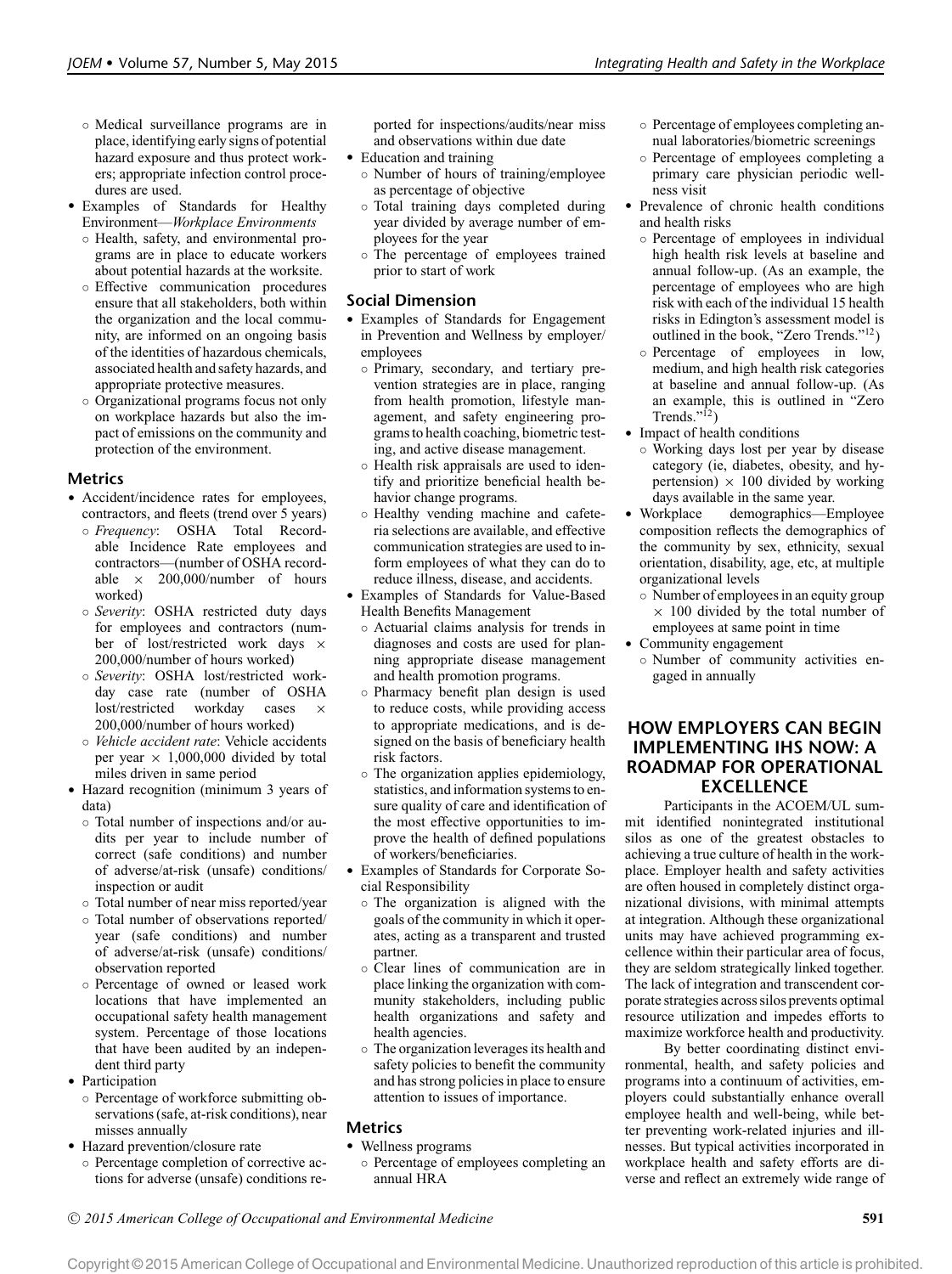functions and goals. From safety engineering and ergonomics to disability prevention and behavioral health, the professionals who implement health and safety programs often speak completely different institutional languages.

Acknowledging that this has been a longstanding reality in the practice of occupational health and safety, participants in the ACOEM/UL summit formed a task force to develop a roadmap for integrating health and safety programs for operational excellence. Made up of senior executives from both the health and wellness community and the safety engineering community, the task force created a five-point framework specifically aimed at better aligning organizational silos and establishing sustainable integration of health and safety teams.

Integration and alignment of silos begins with institutional commitment and ongoing support from the highest levels of organizational leadership. Numerous studies have shown that successful implementation of individual health and safety programs in the workplace is heavily dependent on seniorlevel "champions," who help keep teams focused on program goals.<sup>4</sup> With the complexity of integrating diverse health and safety operational teams, the commitment and active participation of senior management teams are even more critical.

With strong and sustained senior-level buy-in established, the details of health and safety integration can begin, using the fivepoint roadmap developed by the ACOEM/UL task force (Fig. 3). Essential elements include:

- *Planning*: Develop a rationale for why strategic integration is important and needed
- *Assessment*: Evaluate the current health and safety status of the organization
- *Implementation*: Develop and implement a new, integrated strategy and vision
- *Monitoring*: Create a system for collecting data and for monitoring and evaluating programs during implementation
- *Review*: Gauge progress periodically and take corrective action as needed

A brief summary of key elements of each of these phases is included in the following sections:

#### **Phase 1—Planning: Develop a Rationale for Why Integration is Important and Needed**

The first phase of integration involves explaining the rationale for why an organization should integrate its health and safety activities, and what the impact will be for its business. This phase involves defining the value of integration; engaging organization leadership, including the C-suite; articulating a vision; and developing an organizational policy statement on integrating health and safety.

Key messages to communicate to stakeholders are that safe and healthy employees are less likely to be injured while on the job; that they are more likely to be vibrant, engaged, and high performing; and that all of these things are good for the bottom line. A wide variety of studies have demonstrated that healthier and safer employees are:



**FIGURE 3.** Five-point roadmap for Integrating Health and Safety to achieve operational excellence.

- Good for business and help improve productivity<sup>7</sup>
- Create a happier, less stressful, and more prosperous business environment $13$
- Do better at their jobs and contribute  $more<sup>14</sup>$
- Are absent from work less and more productive when at work $15$
- Enjoy their jobs more, reducing turnover  $costs<sup>16</sup>$

When working to improve the safety, health, and well-being of workers, an organizational vision or vision statement is a powerful, meaningful commitment both inside and outside of the organization—and can often serve as an important foundational step toward integrated health protection and health promotion. Nevertheless, to be fully realized, the vision must be reflected in both words and in actions. The connection of workforce health and safety to the values, services, and core products should also be acknowledged by leaders and communicated widely and regularly. A vision and supporting mission statement can help organizations:

- Craft a human-centered culture by inspiring effective programs and policies
- Keep health and safety issues "front and center" for senior leaders because they balance organizational priorities
- Set the tone for interactions between midlevel managers, front-line team leaders, and workers
- Engage workers by seeking active worker participation, input, and involvement
- Show community and industry leadership to customers, shareholders, and other constituents

The final element of phase 1 is developing a policy statement. Polices are the enduring cornerstones of culture building because organizations begin efforts to integrate health and safety across silos. Policies or similar operational documents may be found within many components of an organization, including within business or strategic plans, budget planning materials, human resources manuals, health insurance and benefits guidelines, and many other resources. Policies can also be used to ensure participatory approaches to program design and implementation, promote strong program communication, and to hold responsible parties accountable for moving the vision and mission forward.

### **Phase 2—Assessment: Evaluate the Current Health and Safety Status of the Organization**

The second phase of a roadmap to integration is assessment—that is, achieving a better understanding of an organization's current status in terms of health and safety and identifying metrics to evaluate its programs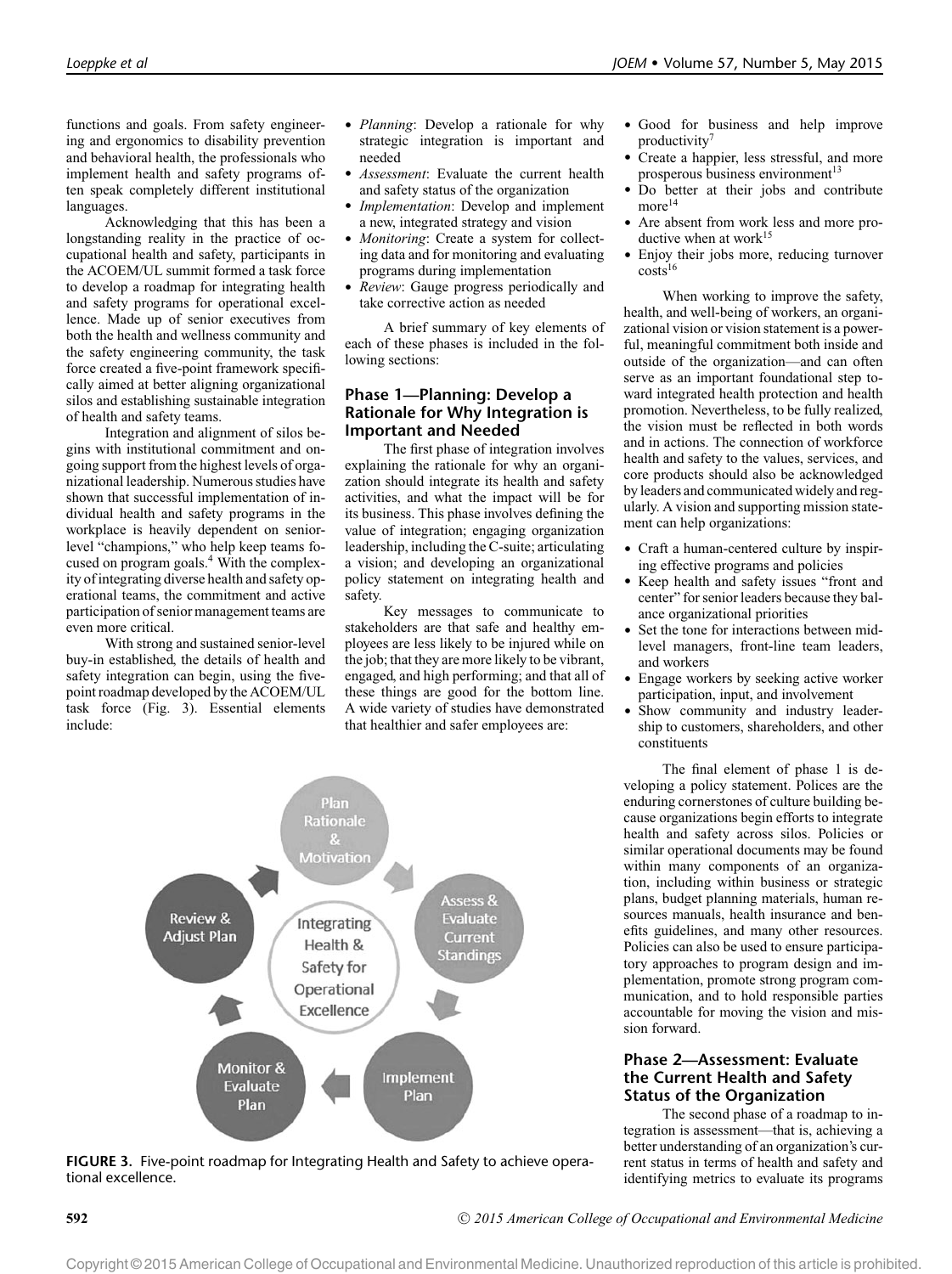as they evolve. Gathering information related to the overall health and safety of the workforce and the associated metrics of health care costs and workers' compensation claims is an important starting point in the initial assessment. Depending on the size of the organization, this information may reside within various departmental silos, or perhaps with one individual responsible for finance, accounting, insurance, or general management. For larger organizations, some of the more common sources of assessment information, and the metrics that can be gathered from each, include:

- *Benefits*: health care–related costs, participation in medical plans, short- and longterm disability
- *Human resources***:** absenteeism, workforce demographics, employee turnover, job satisfaction, and employee engagement
- *Risk management*: workers' compensation insurance costs, premiums and losses/claims, insurance broker, carrier, third-party administrators
- *Safety*: OSHA statistics, incidence rates, other safety performance metrics
- *Operations management*: productivity costs per unit/output/service, key performance metrics
- *Finance or payroll*: gross margin per unit/service, wages, total hours worked and full time equivalent employees, organizational structure and reporting relationships (also, human resources)

The objective of the data-gathering process is to determine how the organization is trending from a health, productivity, and performance perspective. Numerous studies over the last several years reflect rising costs of health care and workers' compensation due to the increasing percentage of workers with chronic health conditions, such as obesity and heart disease.<sup>17</sup> Managers should ask themselves how their organization is trending relative to the outcomes in these studies and what can be done to mitigate the illness burden of their workers. On the basis of the initial assessment, one or more opportunities may be quickly identified for improvement.

Workforce demographics, such as age groups, geographic areas, sex, and years in position, should be taken into account when assessing data and metrics to determine whether there are skewed outcomes compared with the percentage of total workforce in the same category (ie, if 50% of total medical cost is generated by a 35 to 44-year age group that comprises 30% total workforce). Generating widespread support for, and involvement with, data collection and metrics may require leveraging local, preexisting teams or committees, such as safety or wellness committees, to embrace these programs—a factor in phase 3, "implementation."

### **Phase 3—Implementation: Develop and Implement a New, Integrated Strategy and Vision**

Once a direction is charted through the completion of phases 1 and 2, planning and assessment, Phase 3, implementation, can begin. This phase involves implementing the vision and strategies identified. In the book *Leading Change*, John P. Kotter, PhD, promotes an implementation methodology to achieve success.18 Several of Kotter's general guidelines are applicable to phase 3, which include:

- *Establishing a sense of urgency***:** This step is the catalyst necessary to break from the status quo on the path to achieve a new vision.
- *Creating a guiding coalition*: This teambuilding step includes seeking alignment with key stakeholders and defining the roles and responsibilities of each party necessary to succeed.
- *Developing a change vision***:** This vital step helps bind the strategies that will be tied to the overall initiative and creates a compelling communication of the desired end state.
- - *Empowering broad-based action***:** This step is instrumental in developing best practices, removing obstacles to change, and identifying goals and objectives to achieve a vision of integration. A strong emphasis is placed on education and training in this step.
- *Communicating the vision for buy-in***:** The main objective of this step is to turn words into actions so that "what is said turns into what is done." Management must be perceived as backing up its words with actions in pursuit of the newly established vision.
- *Phased roll-out***:** During this step, organizations build momentum by achieving short-term successes (from 6 to 18 months from the planning and assessment phases), consolidating these gains by sustained action, and eventually incorporating these changes into workplace culture.

#### **Phase 4—Monitoring and Evaluation: Creating a System for Data Collection, Monitoring, and Evaluation of Programs Implemented**

Integrated health and safety programs should be monitored not only to evaluate participation and engagement, but also to quantify the value of investment. It is reasonable to monitor participation in particular programs on a monthly basis. This will allow program managers to determine whether more frequent or different communications about program offerings are necessary, or whether messages should be changed.

Quantifying return on investment or value of investment is another action that is necessary during implementation, but this is more effectively accomplished either once or twice a year. By examining the effects of IHS strategies on claims cost, workers' compensation costs, OSHA recordable rates, and disability/absenteeism numbers, managers can determine whether the cost of individual strategies is offset by these metrics or other indirect costs—such as engagement or productivity.

When establishing an IHS monitoring plan, it is important to note that it will usually take at least 2 to 3 years before significant directional results can be seen, although for aggressive intervention programs some results may be evident after the first year. Information should be compiled into meaningful categories for stakeholders. Gathering information about participation in programming and the resulting impact in health risks, injury rates, or environmental impacts can be of interest to risk management or wellness departments. Similarly, return-on-investment information can be meaningful to the organization's chief financial officer or perhaps its director of benefits. Knowing the interests of the stakeholders in an organization is important in crafting reporting to meet their needs.

### **Phase 5—Review: Gauge Progress Periodically and Take Corrective Action as Needed**

The final phase of integrating health and safety activities entails reviewing and adjusting or developing corrective action as necessary. Three steps are required—program evaluation, incorporating lessons learned, and providing reward and recognition.

- *Program evaluation*: A formal process should be established to capture the successes and failures of new programs. Review should include close examination of anything that was expected during the process as well as anything that happened but was not anticipated. Particular attention should be devoted to whether appropriate metrics and goals were used and whether they have been met, and whether additional metrics are needed to measure success. Managers should also evaluate return on investment. Determining the success of programs can be achieved through interviews, group-discussion meetings, and anonymous surveys. These can also be used to promote continuous improvement. A timeline for evaluation should be developed on the basis of key milestones in the integration process.
- - *Incorporating lessons learned*: It is important to communicate lessons learned during the integration process so that both senior leadership and employees understand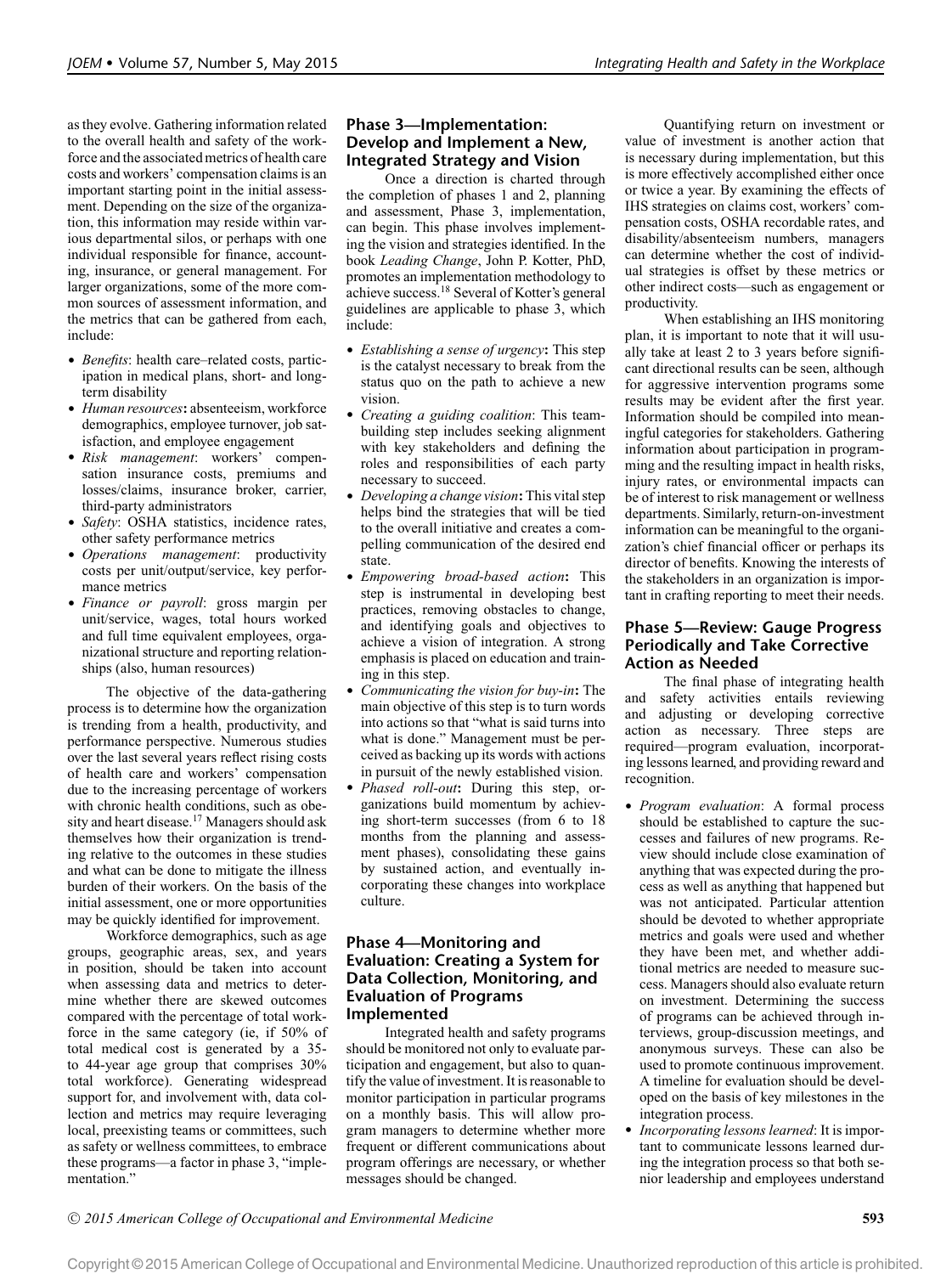program performance and buy-in to the program. Discussions should be scheduled to review findings and what actions have been taken to prevent or promote reoccurrence of issues as part of a continuous process improvement. Next steps should be determined from lessons learned, employee feedback, and key metric results.

- *Reward/recognition*: Rewards and recognition are of key importance in incentivizing workers and encouraging their acceptance of new programs. Financial incentives that help promote participation will aid in the success and return on investment, ranging from discounts at local health clubs and healthy food choice discounts to health insurance premium discounts, additional days off, and direct salary/bonus payment incentives. Over time, extrinsic rewards should be replaced by intrinsic recognition that health and well-being enhances one's performance in all facets of life.

### **CONCLUSION AND RECOMMENDATIONS**

A growing body of evidence suggests that significant benefits can accrue when health and safety teams are more closely aligned through overarching strategies and are integrated organizationally in the workplace. Leading experts in both the health and safety communities are building programs around the concept that health impacts safety and safety impacts health—the two, when properly integrated, form a continuum that can lead to a true culture of health and safety in the workplace.

Supporters of the health and safety continuum concept are increasing, and various integration projects, initiatives, or studies are either under way or in development at leading organizations. But uptake of the concept in the workplace remains somewhat limited. This environment could be significantly changed if more consistent definitions of the components that make up successful health and safety integration are adopted, best practices more extensively shared, and a universally applicable system of measuring the value of health and safety integration is developed. In addition, employers need a new practical and scalable roadmap for integration—a guide aimed specifically at overcoming the problem of aligning health and safety programs with corporate strategy across institutional silos.

The creation of a standardized definition for IHS, a new IHS Index, and a roadmap for integration has the potential of moving the combined communities of health and wellness and safety engineering into one of the most dynamic and productive periods in the history of occupational health and preventive medicine. But to succeed, these efforts

should advance with several guiding principles in place:

- *Plan with small and medium-sized organizations in mind*: The IHS model must be developed in a way that recognizes the realities of small and medium-sized companies and makes it possible for them to adapt core concepts. These organizations have unique challenges and a new model must be scalable for them.
- *Apply this concept in both white-collar and blue-collar workplaces*: The service sector and the manufacturing sector are both increasingly committed to creating a safe workplace. They have placed an emphasis on behavioral health over physical challenges, but they are equally concerned about issues such as ergonomics, business continuity, and emergency preparedness and response. Advocacy for the integration of health and safety should be extended across all workplaces.
- *Build incentives*: Integrated Health and Safety will emerge successfully if it is well incentivized. A wide variety of incentives could be developed for organizations that meet the requirements of a robust IHS Index—from favorable tax policies to discounts provided by insurance carriers to preferred workers' compensation rates. Organizations advancing the principles of IHS should work with other stakeholders in the health care community to develop these incentives.
- *Build partnerships and coalitions*: The IHS model will advance more rapidly if it has the formal buy-in and public backing of organizations from both the health and safety communities. This means outreach to potential partners to engage them, via research, awareness building, cosponsorship of special events, and educational activities. Pilot projects with state governments—aimed, for example, at achieving better workers' compensation outcomes through the use of IHS principles— should be considered. In addition, multilevel employer communication strategies that advance IHS by working inclusively with professional communities such as human resources, benefits administration, and labor relations will be important for success.
- *Develop new educational models*: Integrated Health and Safety will succeed only if it is embraced by employees at the grassroots level. Organizations are more likely to adopt new concepts that are practical and can be implemented without major disruptions to their existing operations. This means creating new educational models to convey IHS concepts in a way that makes them relevant and accessible by employees. A wide range of products and resources could help take IHS concepts from

the theoretical to the practical—including on-line resources, best practice compendiums, and on-site training programs, sponsored by organizations invested in the IHS concept.

- *Ensure confidentiality and trust*: Data collection is an integral part of the IHS model, but the use of data must be carefully managed in an environment of increasing regulatory complexity (Health Insurance Portability and Accountability Act, etc). Proponents of IHS must be active participants in the public discussion of privacy and data protection, and data safeguards and well-reasoned policy development, balancing transparency in reporting with data security, will be critically important as IHS develops.
- *Align efforts with the insurance sector***:** Innovative models in workers' compensation insurance, employer-sponsored group health insurance, and reinsurance products that offer premium discounts to employers based on the level of the employer's IHS Index score should be promoted. This would recognize the value of these models and incentivize employers investing in evidencebased IHS strategies that reduce the burden of health risks, chronic illness, and workrelated injuries, thereby reducing the costs and financial risks of the insurer.
- *Encourage continued research*: Although evidence is building that healthier workforces provide a competitive advantage for organizations, more research is needed to better understand the dynamics of cause and effect in IHS programming. Support for government organizations and academic centers that are engaged in active research on this topic is vital.

#### **ACKNOWLEDGMENTS**

*The authors thank the following individuals from the Centers for Disease Control and Prevention, who served as contributors to this effort: L. Casey Chosewood, MD MPH, Director, Office for Total Worker Health, National Institute for Occupational Safety and Health; Anita L. Schill, PhD, MPH, MA, Senior Science Advisor, National Institute for Occupational Safety and Health; and Pamela Allweiss, MD, MPH, Medical Officer, Centers for Disease Control and Prevention, Division of Diabetes Translation.*

#### **REFERENCES**

- 1. US Department of Labor. *Commonly Used Statistics*. Available at: https:/[/www.osha.gov/](http://www.osha.gov/oshstats/commonstats.html) [oshstats/commonstats.html.](http://www.osha.gov/oshstats/commonstats.html) Accessed December 12, 2014.
- 2. Guidotti TL. *Global Occupational Health*. New York, NY: Oxford University Press; 2011.
- 3. Chapman WD. *Corporate Physicians: Between Medicine and Management*. New Haven, CT: Yale University Press; 1987.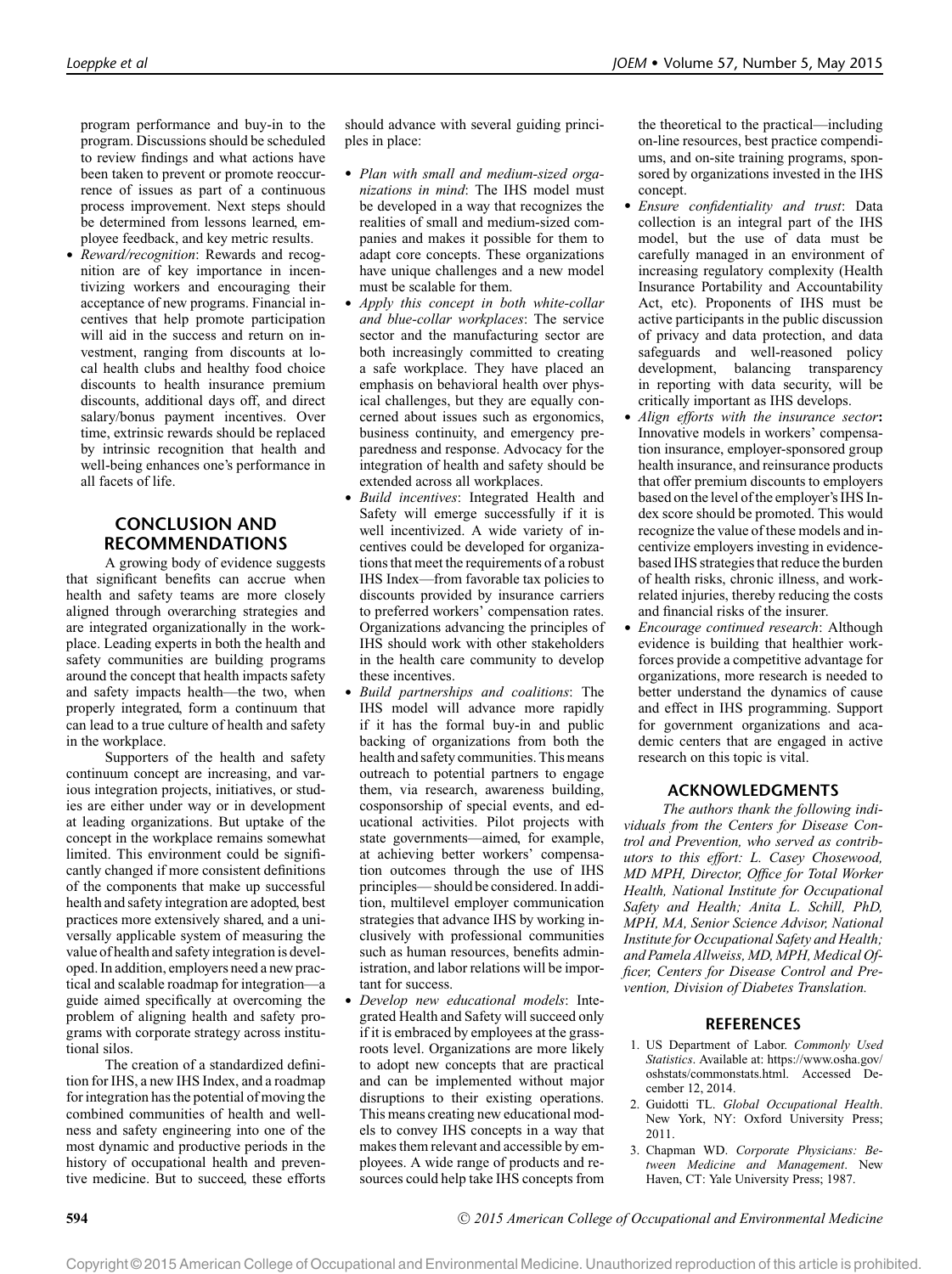- 4. Hymel PA, Loeppke RR, Baase CM, et al. Workplace health protection and promotion: a new pathway for a healthier—and safer workforce. *J Occup Environ Med.* 2011;53: 695–702.
- 5. Dobbs R, Sawers C, Thompson F, et al. *Overcoming Obesity: An Initial Economic Analysis*. McKinsey Global Institute; November 2014. Available at: [http://www.mckinsey.com/](http://www.mckinsey.com/~/media/McKinsey/dotcom/Insights/Economic%20Studies/How%20the%20world%20could%20better%20fight%20obesity/MGI%20Obesity_Full%20report_November%202014.ashx)∼/ [media/McKinsey/dotcom/Insights/Economic%](http://www.mckinsey.com/~/media/McKinsey/dotcom/Insights/Economic%20Studies/How%20the%20world%20could%20better%20fight%20obesity/MGI%20Obesity_Full%20report_November%202014.ashx) [20Studies/How%20the%20world%20could%](http://www.mckinsey.com/~/media/McKinsey/dotcom/Insights/Economic%20Studies/How%20the%20world%20could%20better%20fight%20obesity/MGI%20Obesity_Full%20report_November%202014.ashx) [20better%20fight%20obesity/MGI%20Obesity\\_](http://www.mckinsey.com/~/media/McKinsey/dotcom/Insights/Economic%20Studies/How%20the%20world%20could%20better%20fight%20obesity/MGI%20Obesity_Full%20report_November%202014.ashx) [Full%20report\\_November%202014.ashx.](http://www.mckinsey.com/~/media/McKinsey/dotcom/Insights/Economic%20Studies/How%20the%20world%20could%20better%20fight%20obesity/MGI%20Obesity_Full%20report_November%202014.ashx) Accessed February 8, 2015.
- 6. Loeppke R. The value of health and the power of prevention.  $Intl$  J and the power of prevention. *Intl J*<br>Workplace Health Manage. 2008;1; *Workplace Health Manage.* 95–108.
- 7. Fabius R, Thayer RD, Konicki DL, et al. The link between workforce health and safety and the health of the bottom line: tracking market performance of companies that nurture a culture of health. *J Occup Environ Med.* 2013;55(9):993–1000.
- 8. Tryon K, Bolnick H, Pomeranz J, Pronk N, Yach D. *Investing in Prevention: A National Imperative*. The Vitality Institute; 2014. Available at: http://thevitalityinstitute.org/site/

wp-content/uploads/2014/06/Vitality\_ Recommendations2014.pdf. Accessed December 12, 2014.

- 9. Discovery Limited. Is your company among South Africa's healthiest? [News Release]. Available at: [http://www.mynewsdesk.com/za/](http://www.mynewsdesk.com/za/discovery-holdings-ltd/pressreleases/is-your-company-among-south-africa-s-healthiest-992335) [discovery-holdings-ltd/pressreleases/is](http://www.mynewsdesk.com/za/discovery-holdings-ltd/pressreleases/is-your-company-among-south-africa-s-healthiest-992335)[your-company-among-south-africa-s-health](http://www.mynewsdesk.com/za/discovery-holdings-ltd/pressreleases/is-your-company-among-south-africa-s-healthiest-992335) [iest-992335.](http://www.mynewsdesk.com/za/discovery-holdings-ltd/pressreleases/is-your-company-among-south-africa-s-healthiest-992335) Published May 6, 2014. Accessed December 12, 2014.
- 10. McGraw Hill Financial. Dow Jones Sustainability Indices methodology. Available at: [http://www.djindexes.com/mdsidx/downloads/](http://www.djindexes.com/mdsidx/downloads/meth_info/Dow_Jones_Sustainability_Indices_Methodology.pdf) [meth\\_info/Dow\\_Jones\\_Sustainability\\_Indices\\_](http://www.djindexes.com/mdsidx/downloads/meth_info/Dow_Jones_Sustainability_Indices_Methodology.pdf) [Methodology.pdf.](http://www.djindexes.com/mdsidx/downloads/meth_info/Dow_Jones_Sustainability_Indices_Methodology.pdf) Published September 2014. Accessed December 12, 2014.
- 11. American College of Occupational and Environmental Medicine. Corporate Health Achievement Award, prior award winners. Available at: [http://www.chaa.org/prioraward.](http://www.chaa.org/prioraward.htm) [htm.](http://www.chaa.org/prioraward.htm) Accessed December 12, 2014.
- 12. Edington DW. *Zero Trends: Health as a Serious Economic Strategy*. Ann Arbor, MI: University of Michigan Health Management Research Center; 2009.
- 13. Aon Hewitt, National Business Group on Health, Futures Company. The consumer health mindset. Available at: http://www.aon

.com/attachments/human-capital-consulting/ 2014-02-17-consumer-health-mindset-finalreport.pdf. Published 2014.Accessed December 12, 2014.

- 14. Gallup. The relationship between engagement at work and organizational outcomes. Available at: [http://employeeengagement.com/wp](http://employeeengagement.com/wp-content/uploads/2013/04/2012-Q12-Meta-Analysis-Research-Paper.pdf) [-content/uploads/2013/04/2012-Q12-Meta](http://employeeengagement.com/wp-content/uploads/2013/04/2012-Q12-Meta-Analysis-Research-Paper.pdf) [-Analysis-Research-Paper.pdf.](http://employeeengagement.com/wp-content/uploads/2013/04/2012-Q12-Meta-Analysis-Research-Paper.pdf) Published 2013. Accessed December 12, 2014.
- 15. Baicker K, Cutler D, Song Z. Workplace wellness programs can generate savings. *Health Affairs*. 2010;29:304–311.
- 16. World Economic Forum and Right Management (A Manpower Company). The wellness imperative: creating more effective organizations. Available at: [http://www3.weforum](http://www3.weforum.org/docs/WEF_HE_WellnessImperativeCreatingMoreEffectiveOrganizations_Report_2010.pdf) [.org/docs/WEF\\_HE\\_WellnessImperative](http://www3.weforum.org/docs/WEF_HE_WellnessImperativeCreatingMoreEffectiveOrganizations_Report_2010.pdf) [CreatingMoreEffectiveOrganizations\\_Report](http://www3.weforum.org/docs/WEF_HE_WellnessImperativeCreatingMoreEffectiveOrganizations_Report_2010.pdf) [\\_2010.pdf.](http://www3.weforum.org/docs/WEF_HE_WellnessImperativeCreatingMoreEffectiveOrganizations_Report_2010.pdf) Published 2010. Accessed December 12, 2014.
- 17. Loeppke R, Taitel M, Haufle V, Parry T, Kessler RC, Jinnett K. Health and productivity as a business strategy: a multiemployer study. *J Occup Environ Med*. 2009;51: 411–428.
- 18. Kotter JP. *Leading Change*. Boston, MA: Harvard Business Review Press; 1996.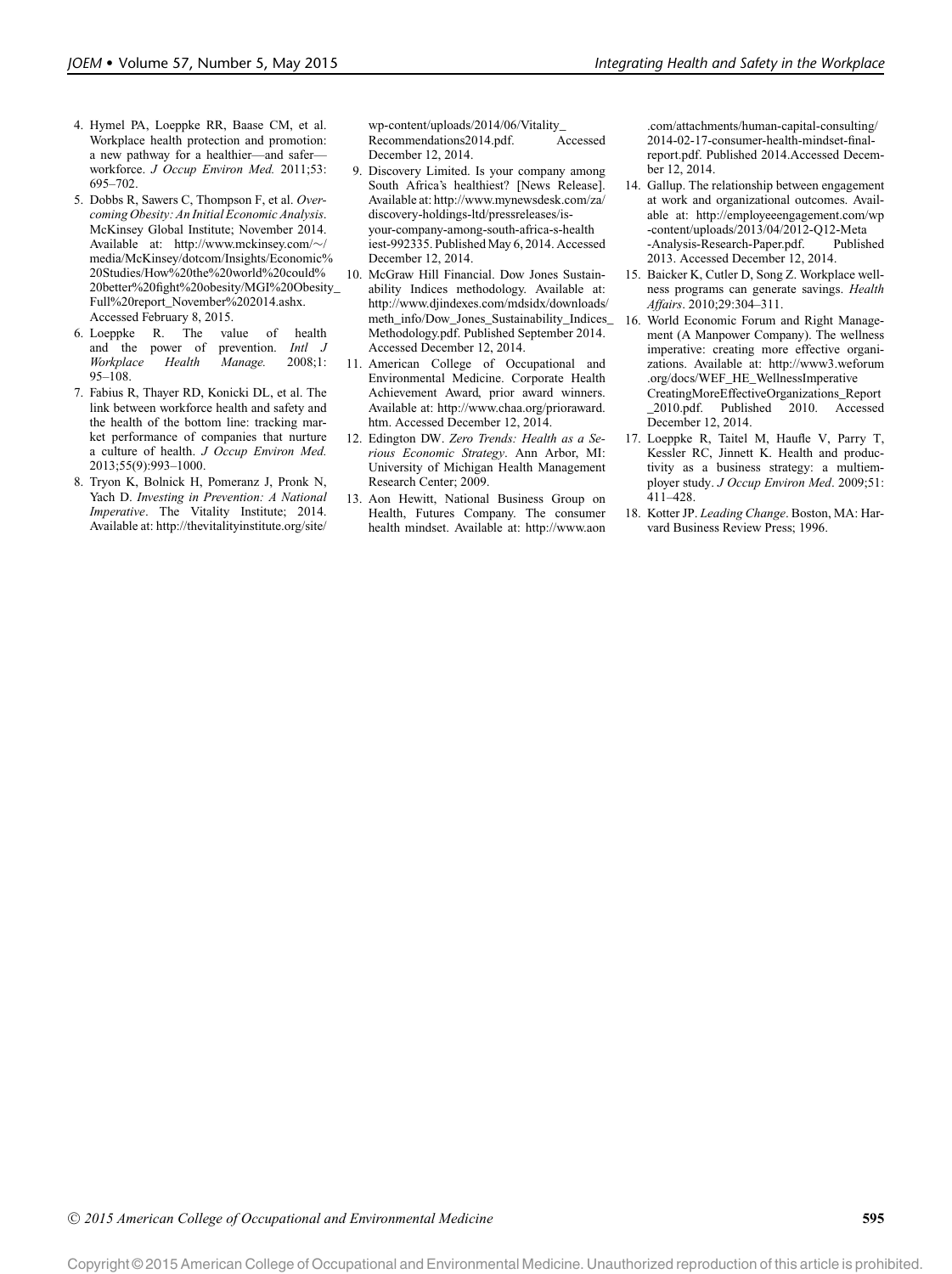### **APPENDIX 1: Integrated Health and Safety Guideline Checklist**

The Integrated Health and Safety Guideline checklist below, developed by summit participants, was used to help organize an effort to compare and contrast seven leading integrated health and safety guidelines. The checklist provides a useful tool to help employers in evaluating integrated health and safety guidelines. Within the checklist, three levels of emphasis are designated by pluses (+):

- $\bullet +$  = low emphasis
- $+ +$  = medium emphasis  $+ +$  = medium emphasis<br>  $+ +$  + = high emphasis
- 

A sample uncompleted (blank) checklist is also presented below for comparing and contrasting various guidelines.

| Integrated Health and Safety Guideline Checklist - Completed Sample |                       |                      |
|---------------------------------------------------------------------|-----------------------|----------------------|
| <b>Guidelines</b>                                                   | Name                  | Name                 |
| Components                                                          |                       |                      |
| Publication date                                                    | 2012                  | 2010                 |
| Type of guidance offered by program                                 | Guideline             | Workbook             |
| Audience program is geared toward                                   | Medium-size employers | Large-size employers |
| Program level                                                       | Beginner to basic     | Basic to advanced    |
| Workforce focus                                                     | Any-size workforce    | Small workforce      |
| Downloadable and free                                               | $^{+}$                | $^{+++}$             |
| Evidence and rationale for integration of health and safety         | $^{++}$               | $^{+}$               |
| Scientific references                                               | $++$                  | $+$                  |
| Best practices included                                             | $+++$                 | $^{++}$              |
| Illustrative examples from the field                                | $++$                  | $+++$                |
| Practical and accessible                                            | $++++$                | $++++$               |
| Step-by-step approach offered                                       | $^{+}$                | $++++$               |
| Management systems included                                         | $++$                  | $++$                 |
| Practical Web links and references                                  | $++$                  | $^{+}$               |
| Approaches to obtaining senior leadership support provided          | $+++$                 | $\ddot{}$            |
| Guidance in building a business case                                | $+++$                 | $^{++}$              |
| Sample power points for obtaining leadership support                | $+++$                 | $+$                  |
| Checklist of integrated health and safety status Indicators         | $^{++}$               | $++$                 |
| Sample forms                                                        | $^{+}$                | $+++$                |
| Guidance for goal setting                                           | $+++$                 | $+++$                |
| Program planning                                                    | $^{++}$               | $^{+}$               |
| <b>Budgeting</b>                                                    | $+++$                 | $+$                  |
| Strategies for aligning leadership at all levels                    | $++++$                | $^{+}$               |
| Strategies for employee engagement                                  | $^{\mathrm{++}}$      | $++++$               |
| Incentive strategies                                                | $+$                   | $^{+}$               |
| CEO message maps for leadership communications                      | $+++$                 | $+$                  |
| Approaches for outreach to dependents                               | $++$                  | $^{+}$               |
| Work environment assessment                                         | $^{++}$               | $++$                 |
| Work organization assessment                                        | $++$                  | $++$                 |
| Individual health assessment                                        | $+++$                 | $++++$               |
| Creating a plan                                                     | $+++$                 | $+++$                |
| Vendor selection                                                    | $^{+}$                |                      |
| Implementation process                                              | $+++$                 | $+++$                |
| Work environment interventions                                      | $^{+}$                | $++$                 |
| Work organization interventions                                     | $+$                   | $++$                 |
| Individual health promotion interventions                           | $+++$                 | $++$                 |
| Disease management                                                  | $+++$                 | $^{+}$               |
| Disability management                                               | $+++$                 | $+++$                |
| Addresses health disparities and other barriers                     | $^{+}$                | $++$                 |
| Program evaluation strategies                                       | $+++$                 | $++++$               |
| Program evaluation tools, metrics, and scorecards                   | $+++$                 | $^{++}$              |
| Data management                                                     | $^{++}$               | $++++$               |
| Legal and national policy context                                   | $+$                   | $+$                  |

#### <sup>C</sup> *2015 American College of Occupational and Environmental Medicine*

Copyright © 2015 American College of Occupational and Environmental Medicine. Unauthorized reproduction of this article is prohibited.